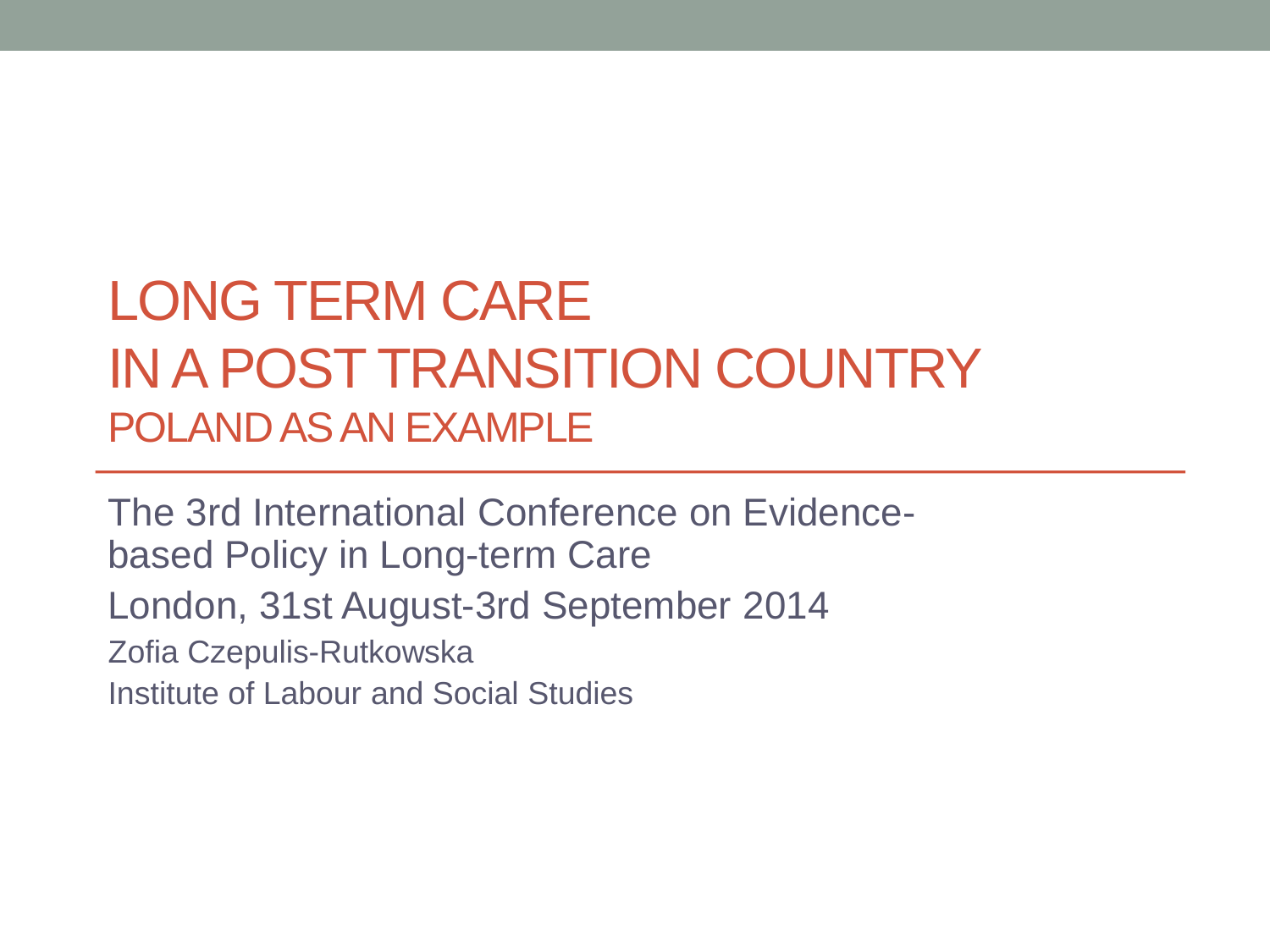## **Outline**

- Long term care institutions and stakeholders
- Factors influencing the debate at the early stage of transition
- LTC reform proposals
- Factors currently influencing the debate
- Conclusions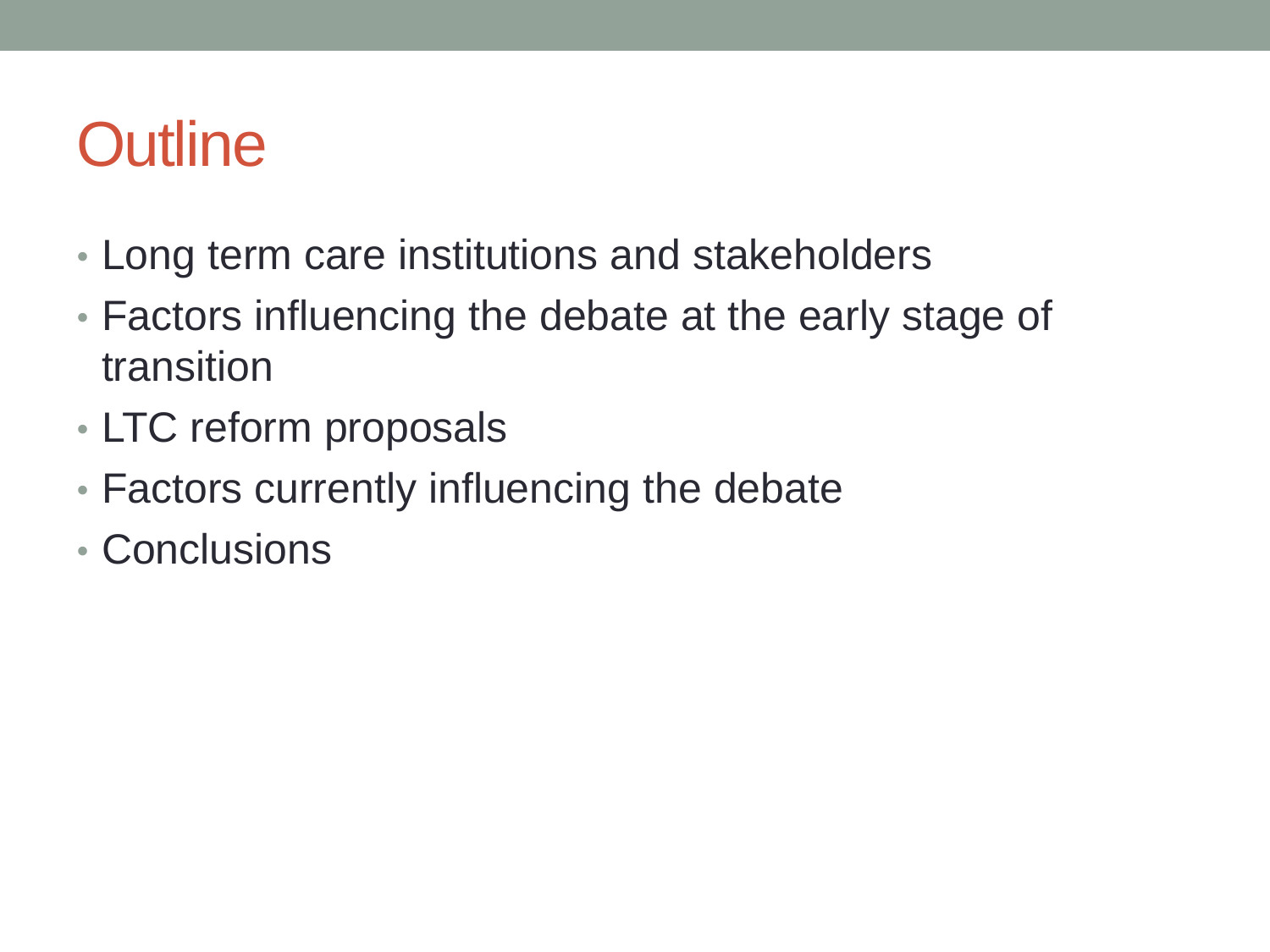### Long term care institutions in Poland

- Family low retirement age; women could retire at 55 and many did so up to mid 2000 (high co-residence index and rate of non working women 55-64)
- Public formal care
	- Before transition Ministry of Health and Social Care
	- During transition institutionally divided between Health Sector (Ministry of Health) and Social Policy Sector (Ministry of Labor and Social Policy)
- Private providers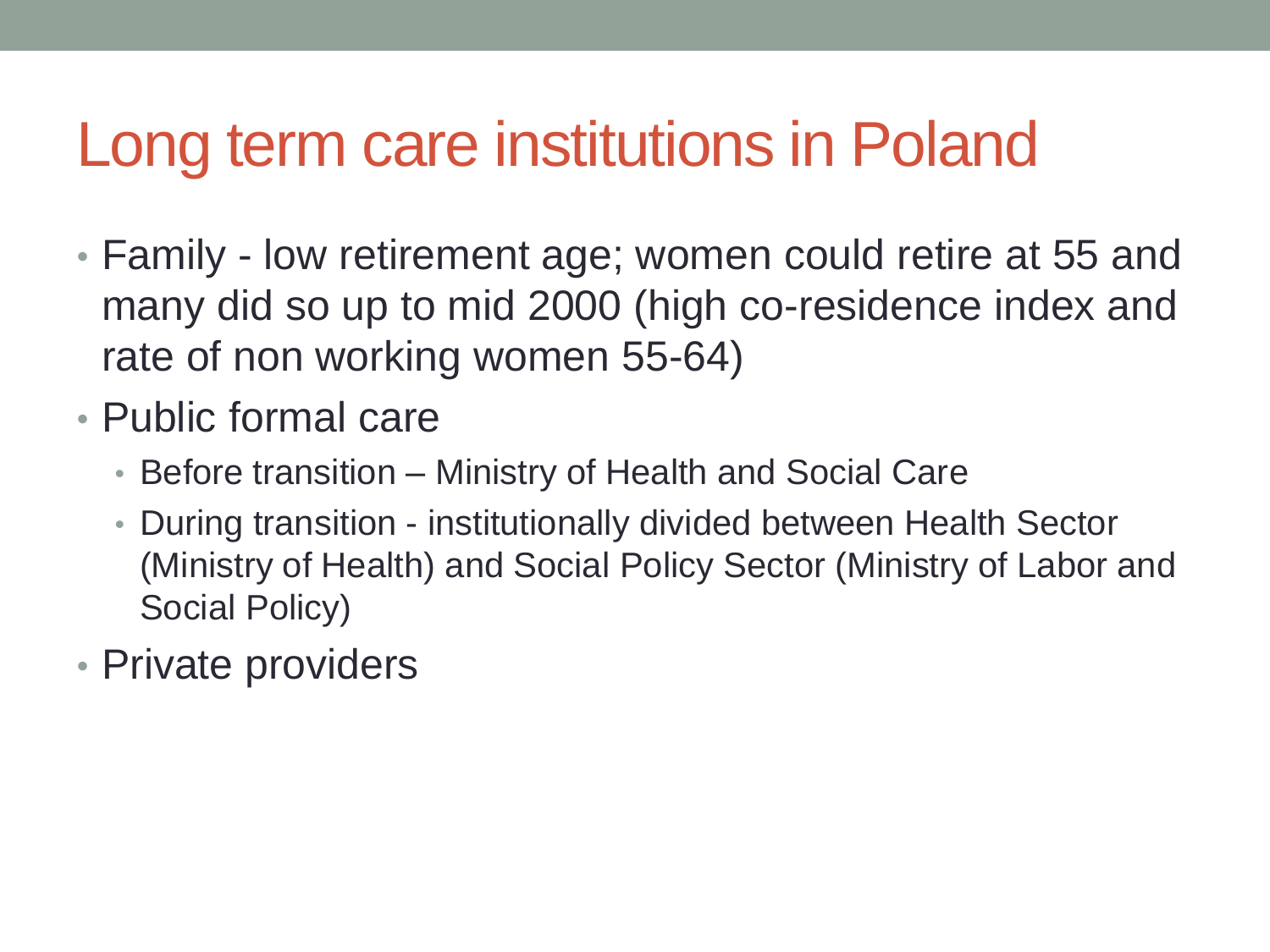## Long term care institutions in Poland

- Health Care Sector
	- Main Services
		- Care and treatment homes
		- Nursing and care homes
	- Funding mixed
	- 52 000 people receiving long term care in the health sector
	- There are 442 care homes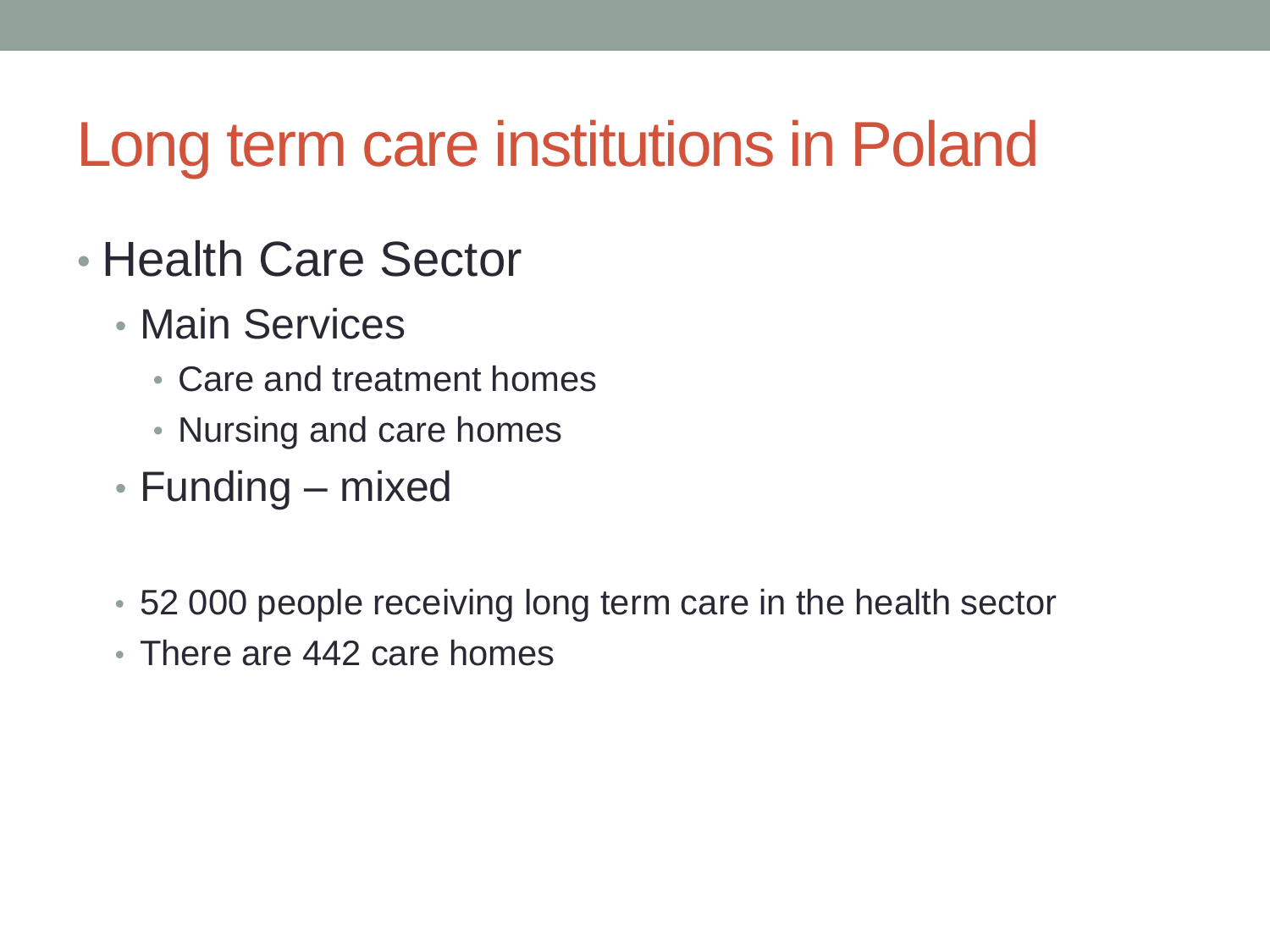## Long term care institutions in Poland

#### • Social Policy Sector

- Main Services/benefits
	- Residential care homes (824 social assistance homes)
	- Day care homes
	- Care services at home
	- Special care services at home
- Funding mixed
- 130 000 people receving services via social assistance annually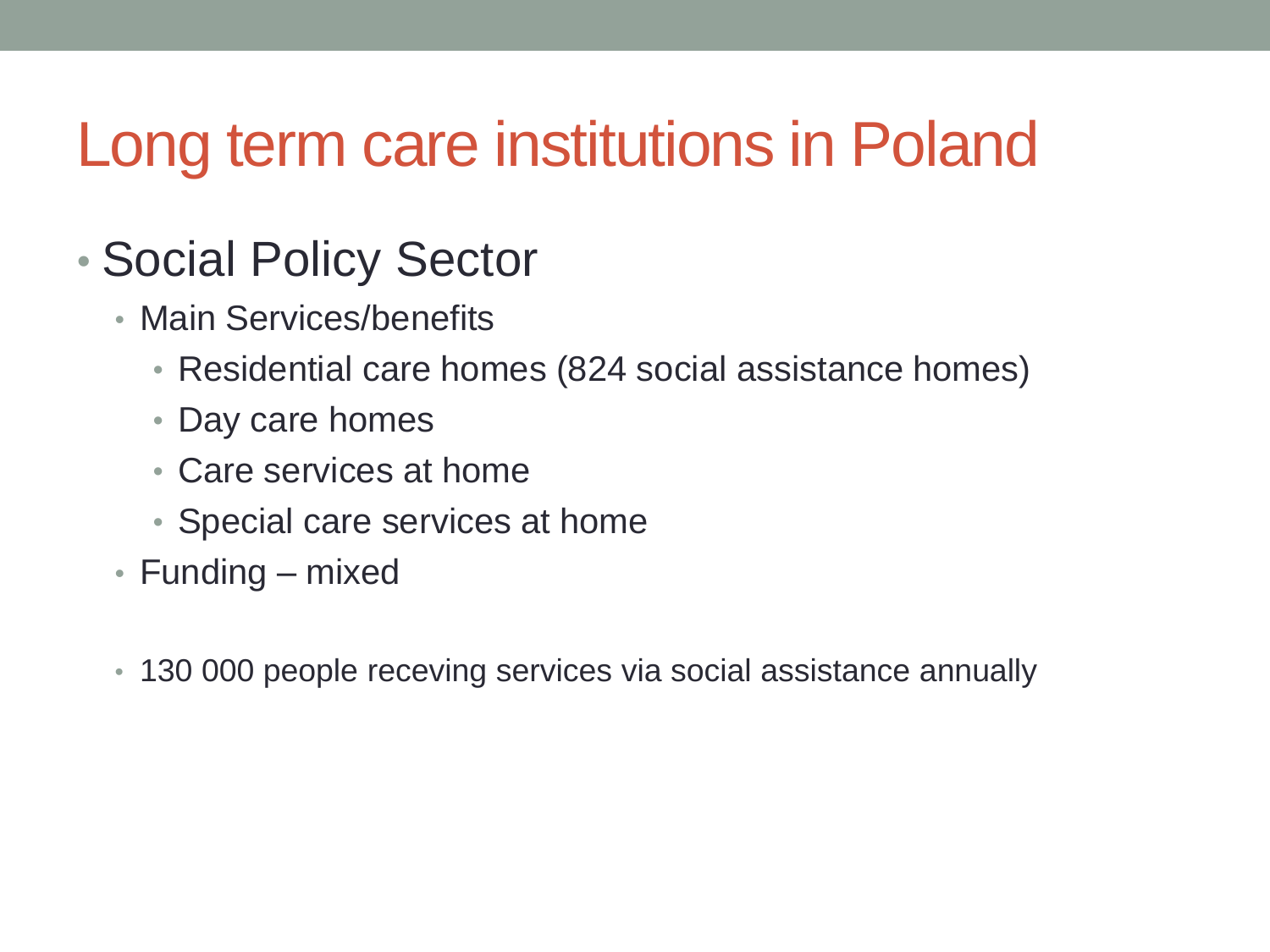## **Stakeholders**

- Central Governement
- Ministries: Health Ministry and Labour and Social Policy Ministry
- Local governments
- LTC Employees (nurses and social assistance workers)
- Private providers
- The long term disabled, their families and organizations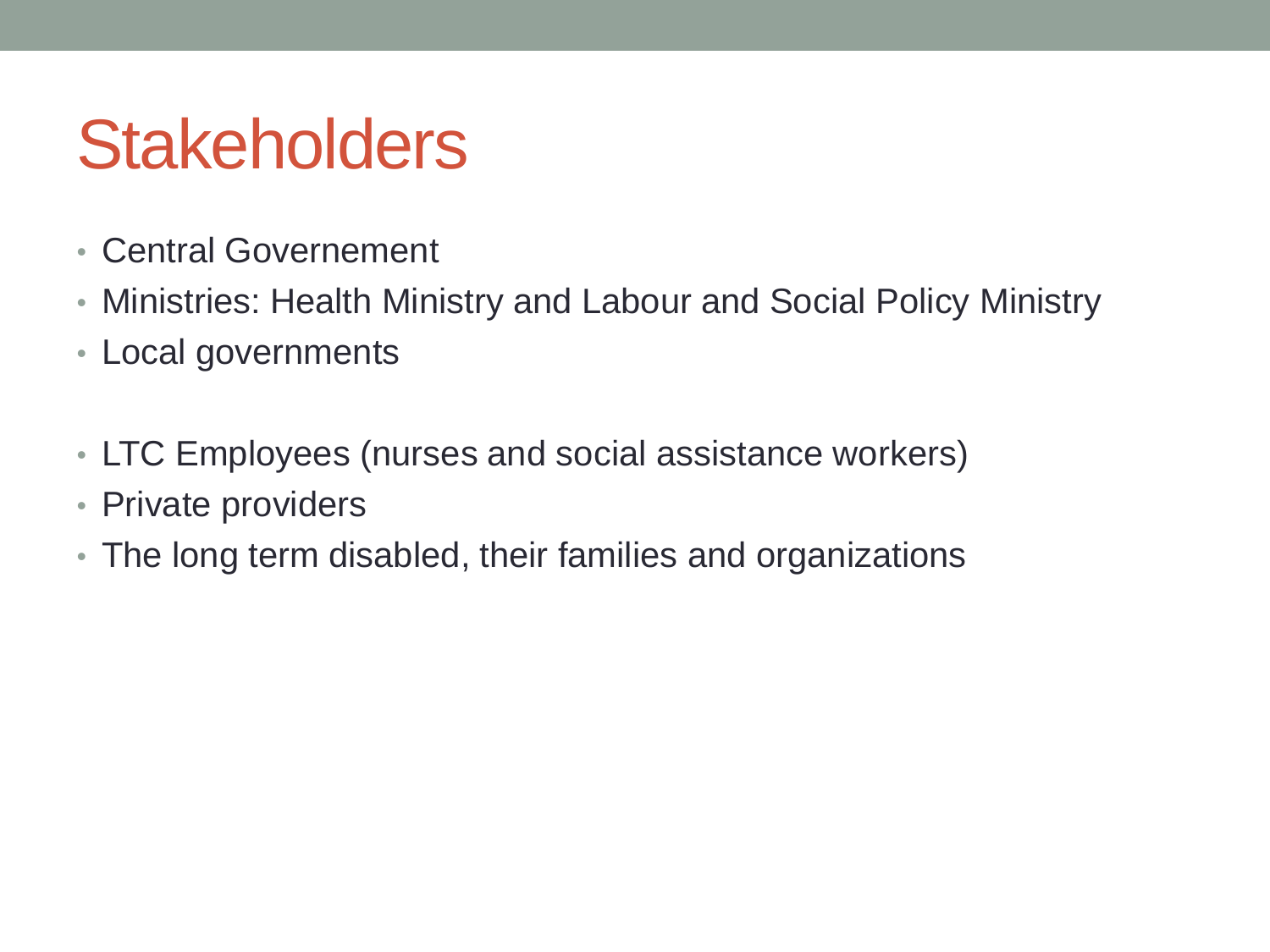### Factors influencing the (lack of) debate and political process at early stage of transition

- Policy focus on transition
- Social institutions to play double role (often conradictory)
- Social institutions reformed and reformed again
	- Old age pension system
		- Shield against the cost of transition
		- Helping to build capital market
	- Social assistance system (activation in place of care)
	- Health care system (social insurance and internal market))
- LTC not perceived as an important institution
	- No policy space for Itc
	- No strong stakeholders present who would raise the issue of LTC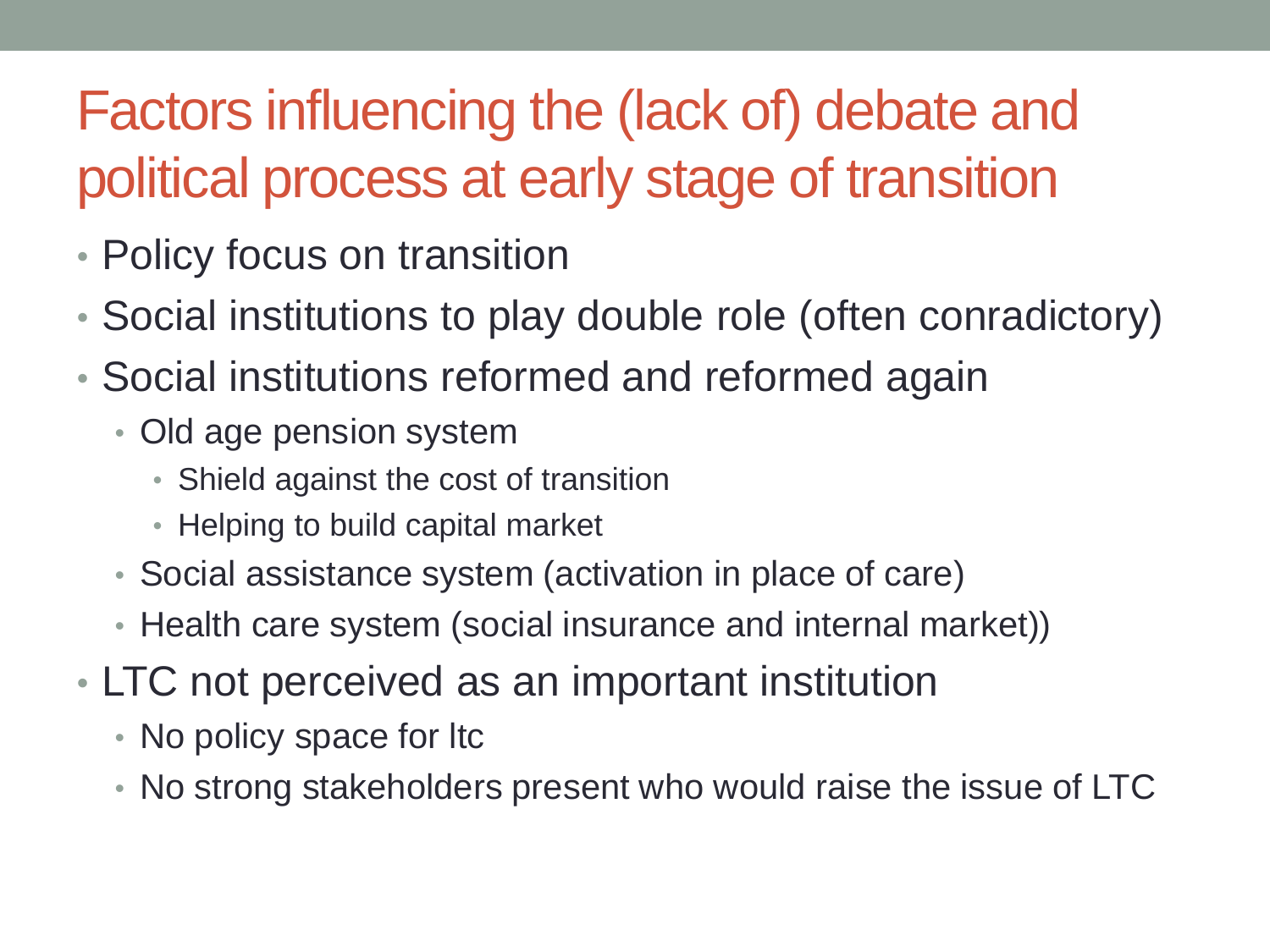- Two law proposals (since 2006)
	- Care insurance
		- prepared under "Law and Justice" government in the Ministry of Health based on German social insurance
		- Following the example of German institution
		- Strong critisism from the Ministry of Finance and from employers about extra contributions
	- Helping the long term disabled
		- under "Citizen's Platform" partly continuation but (with time) modified towards universal system
		- Started with German system model, then modified

Ltc regulation supported (at least in theory) by two parties critisizing each other on other social issues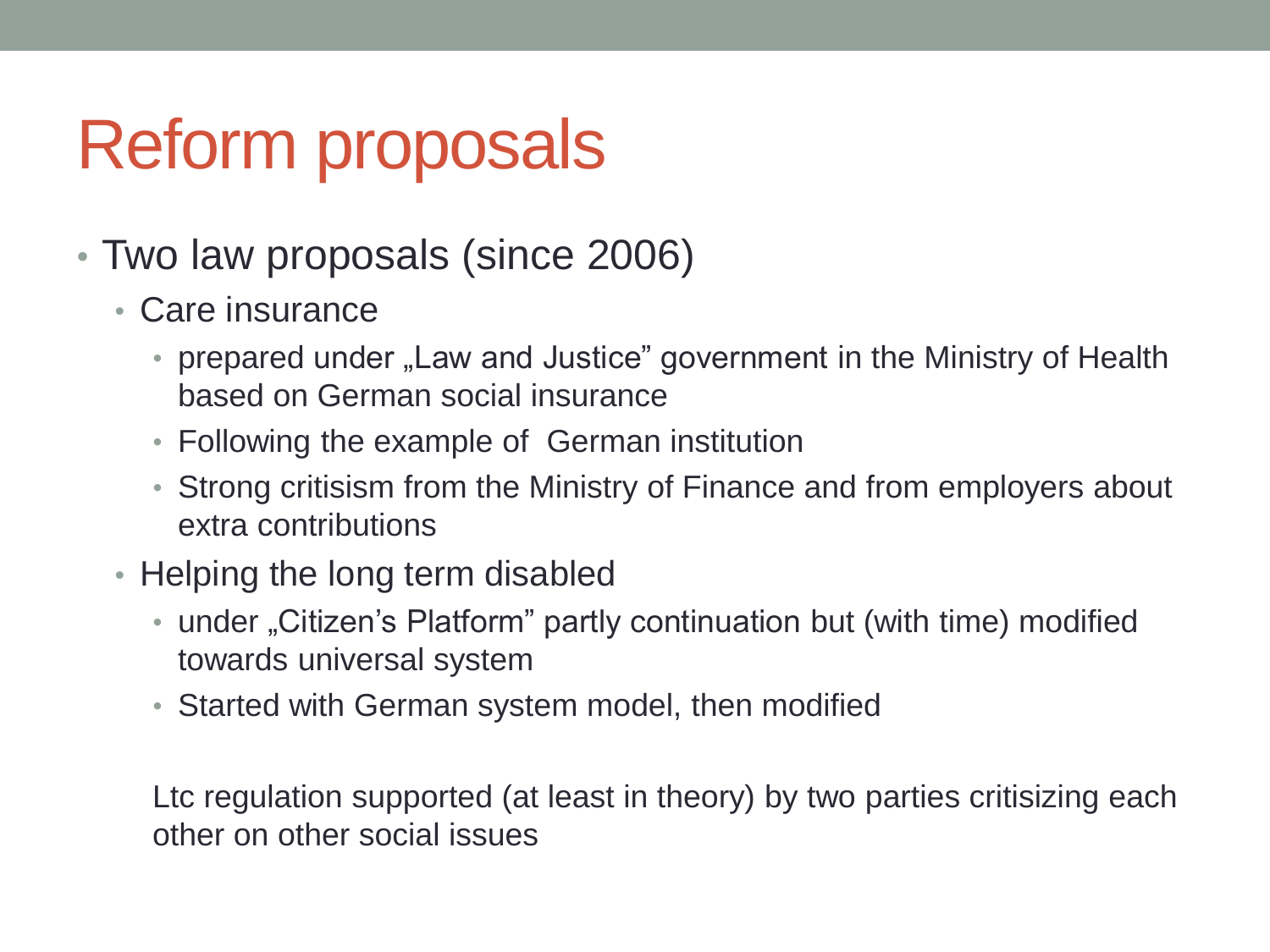- Directly driven by high sectoral costs and demographic projections (it seemed that broader picture: labour market issues, changing family paterns did not count enough in the initial political process)
- Strong belief that putting in place comprehensive system would help (if not solve the whole problem)
- Looking for good practice in terms of the comprehensive system to follow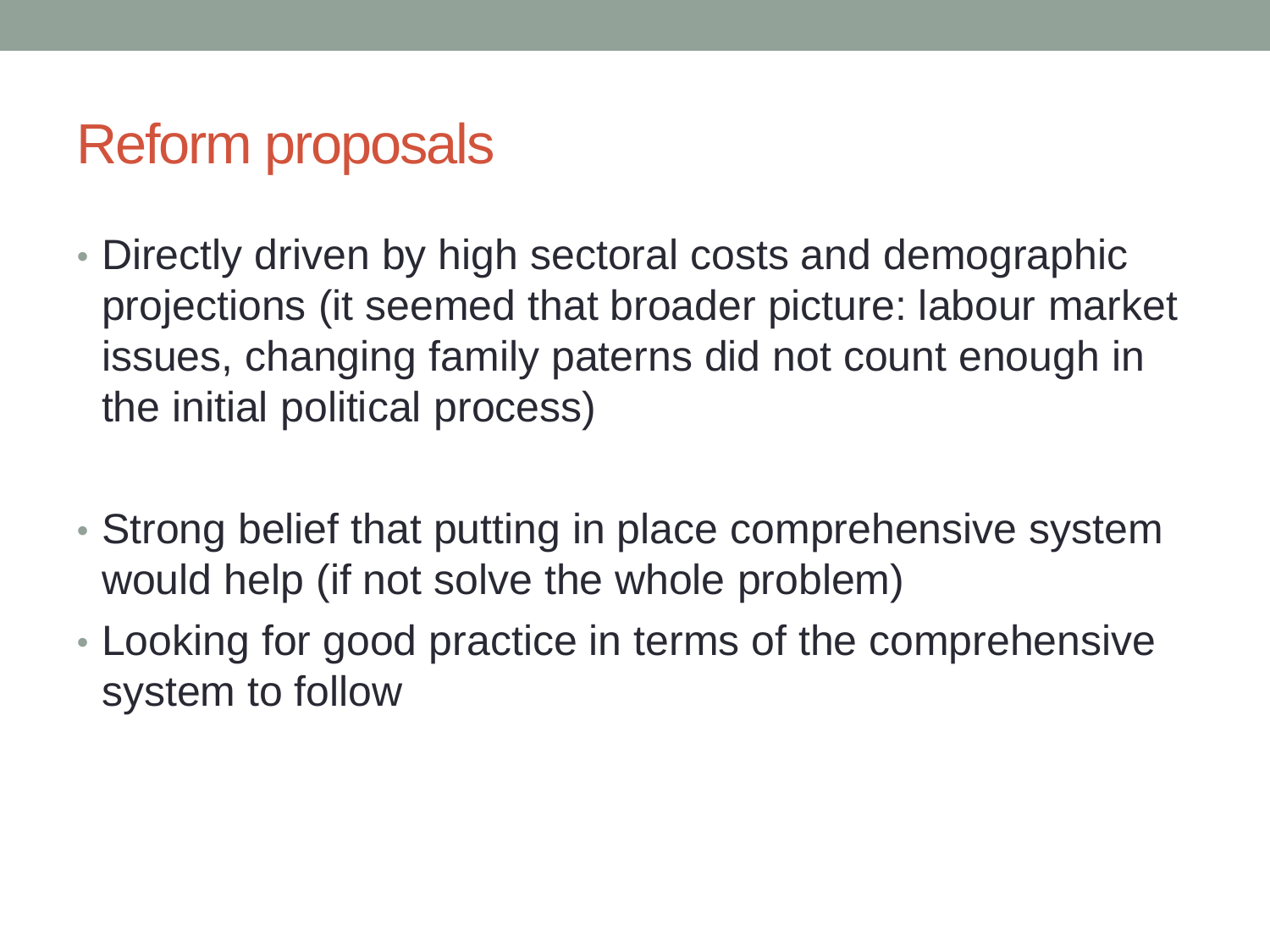- Working group in the Parliament affiliated to governing party
- Many activities of this group
	- High profile conferences
	- Green Book on Long Term Care
- Institutional coalition set up for introducing the reform; members of this coalition: various organizations of disabled people and institutions
- Many groups and institution joined the coalition, however they also started to voice their particular interest; sometimes fighting the general law proposal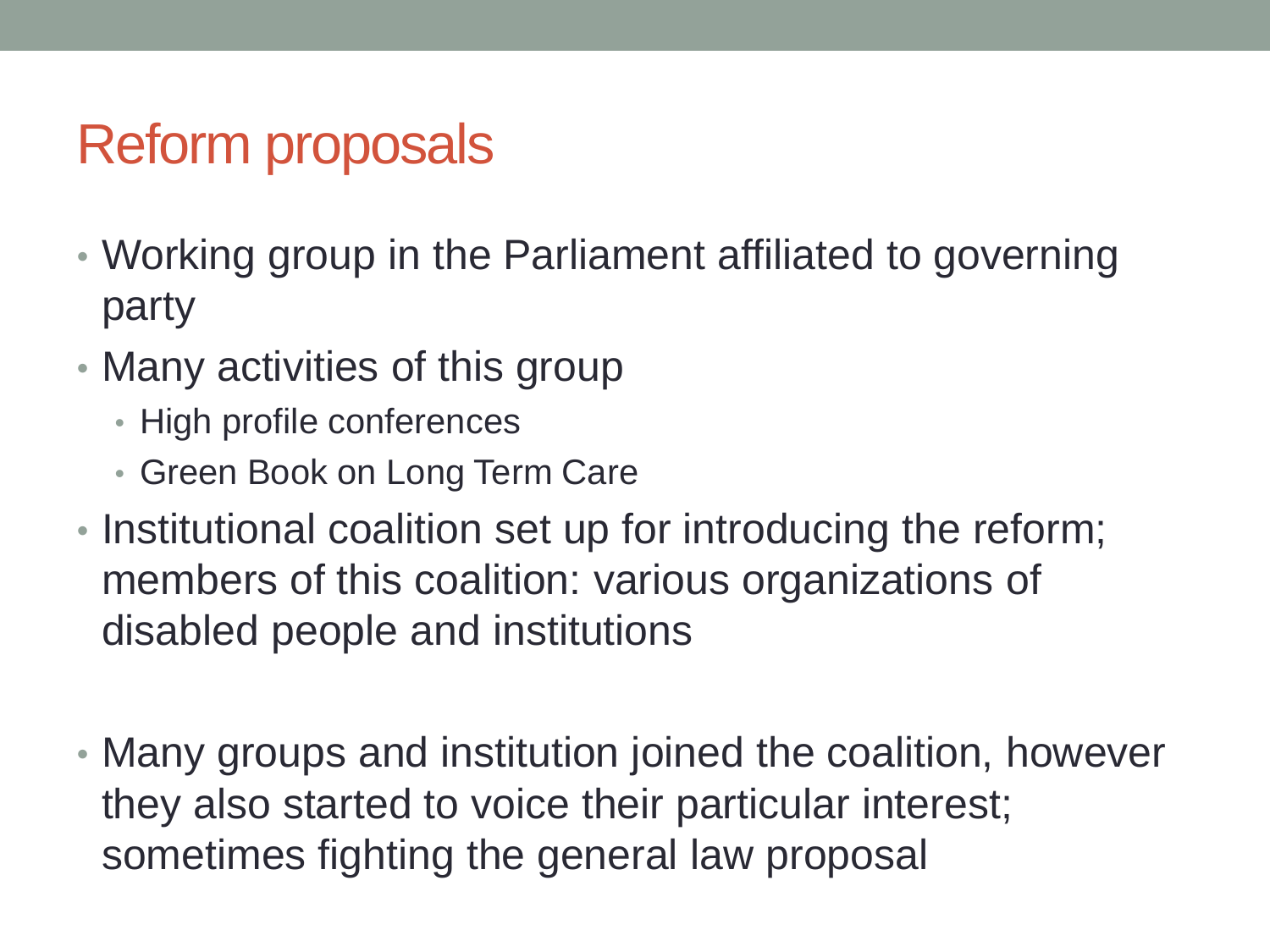- The law on helping long term disabled people proposal defines:
	- Tasks of helping the long term disabled persons and their families
	- Types of benefits
	- Organisation
	- Competences and qualifications of the carers
	- Financing
	- Supervision

The proposal is comprehensive indeed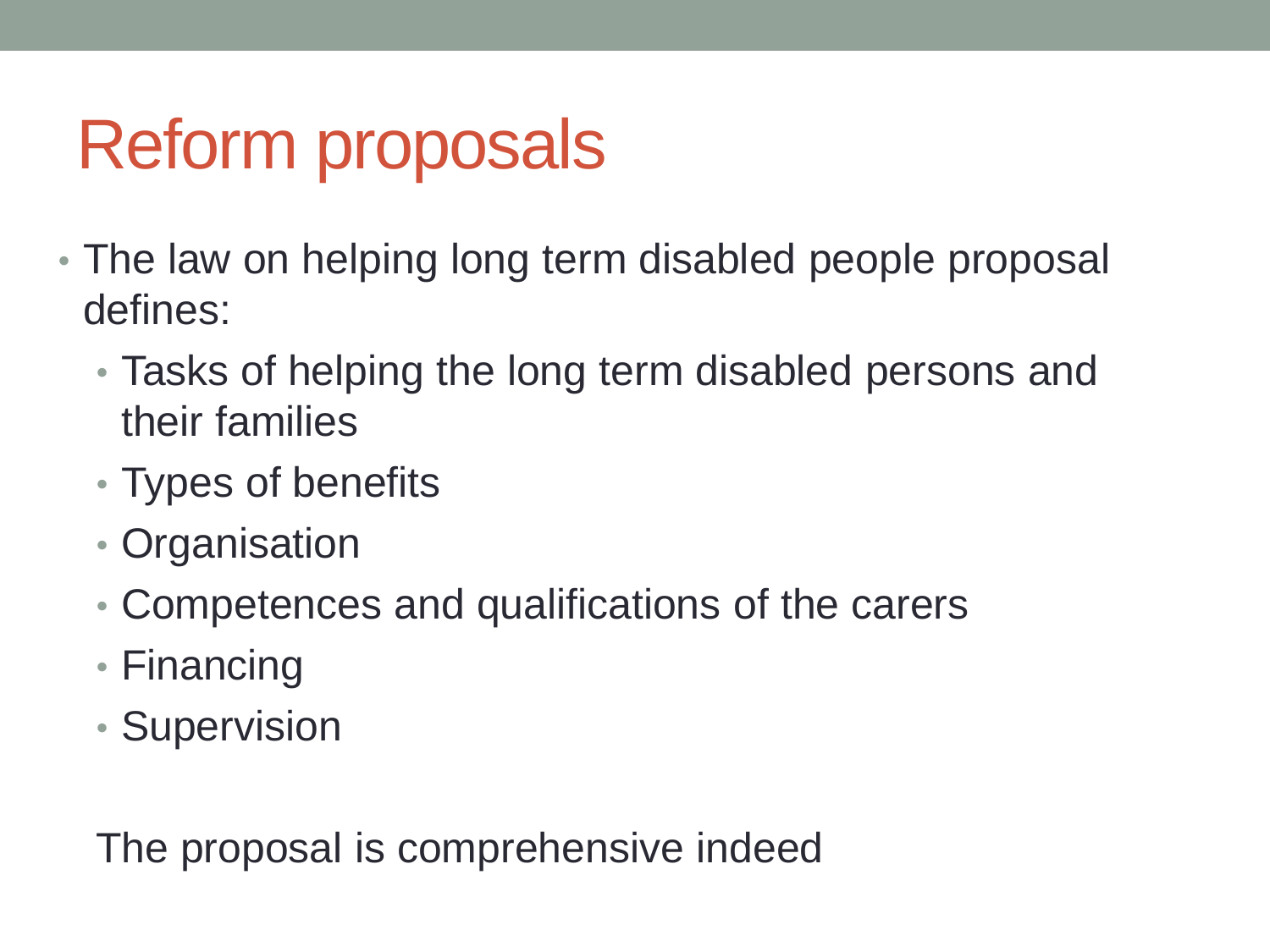- Some important features of the current proposal
	- 3 levels of disability; the most seriously disabled served first
	- Universal benefit voucher
	- Financing mixed
	- Proposal put forward to shift some financing from people over 75 who would be eligible to extra allowance just on the age basis to those needing long term care. Not well received in society.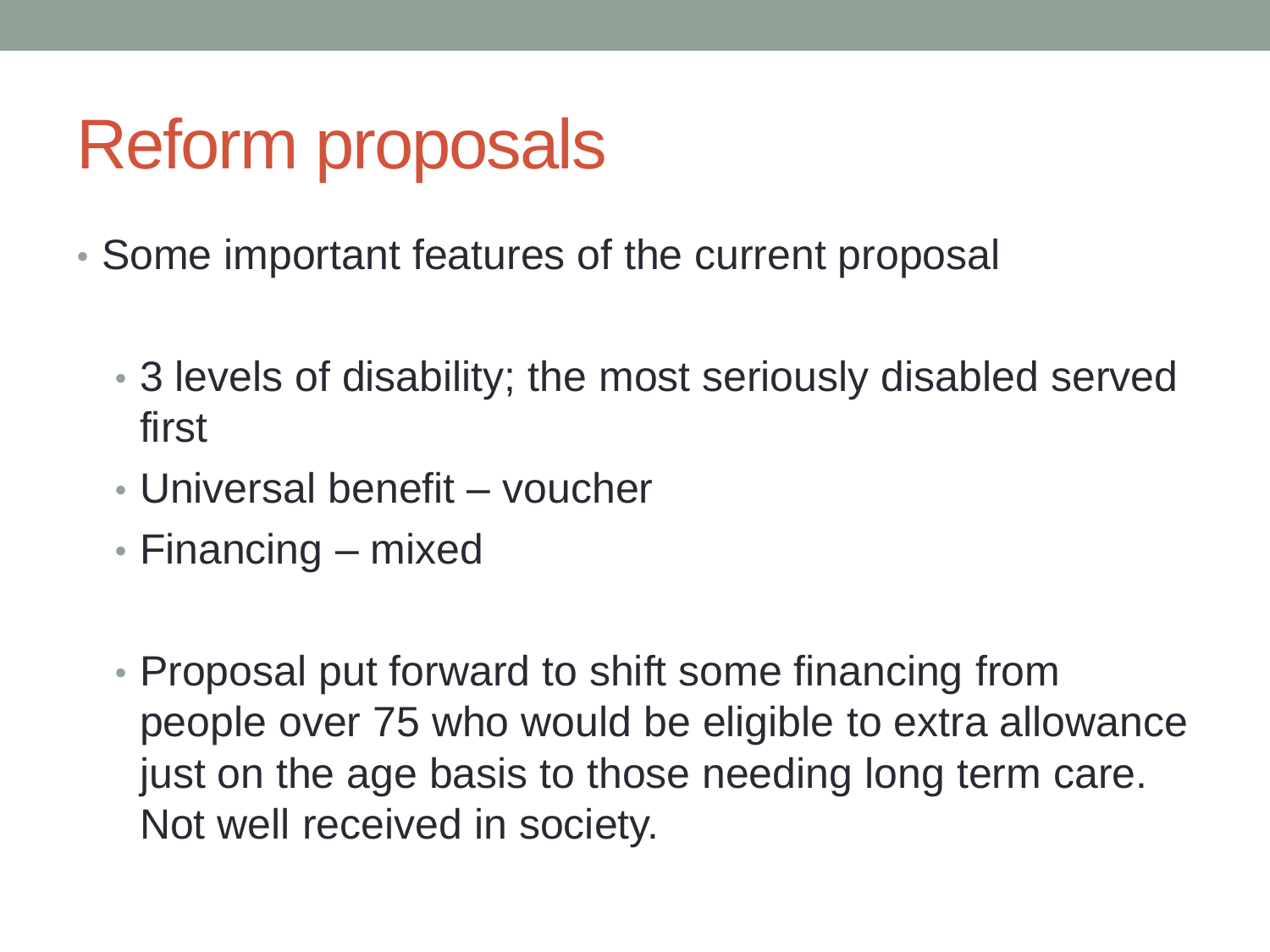## Factors influencing the debate now

- Population aging (more awarness, "seniority departement" in the Ministry of Labour and Social Policy)
	- 15% 65+ in population
	- Projections showing ltc demand increase to 500000 in 2030
- Changing family patterns
- Labour market projections decreasing labour force supply
- Old age pension reform completed (for the time being), social assistance reform prepared
- Old age pension system reform increasing the retirment age (from 60/65 to 67/67)
- Activity of the parliamentary working group yet another stakeholder in the process